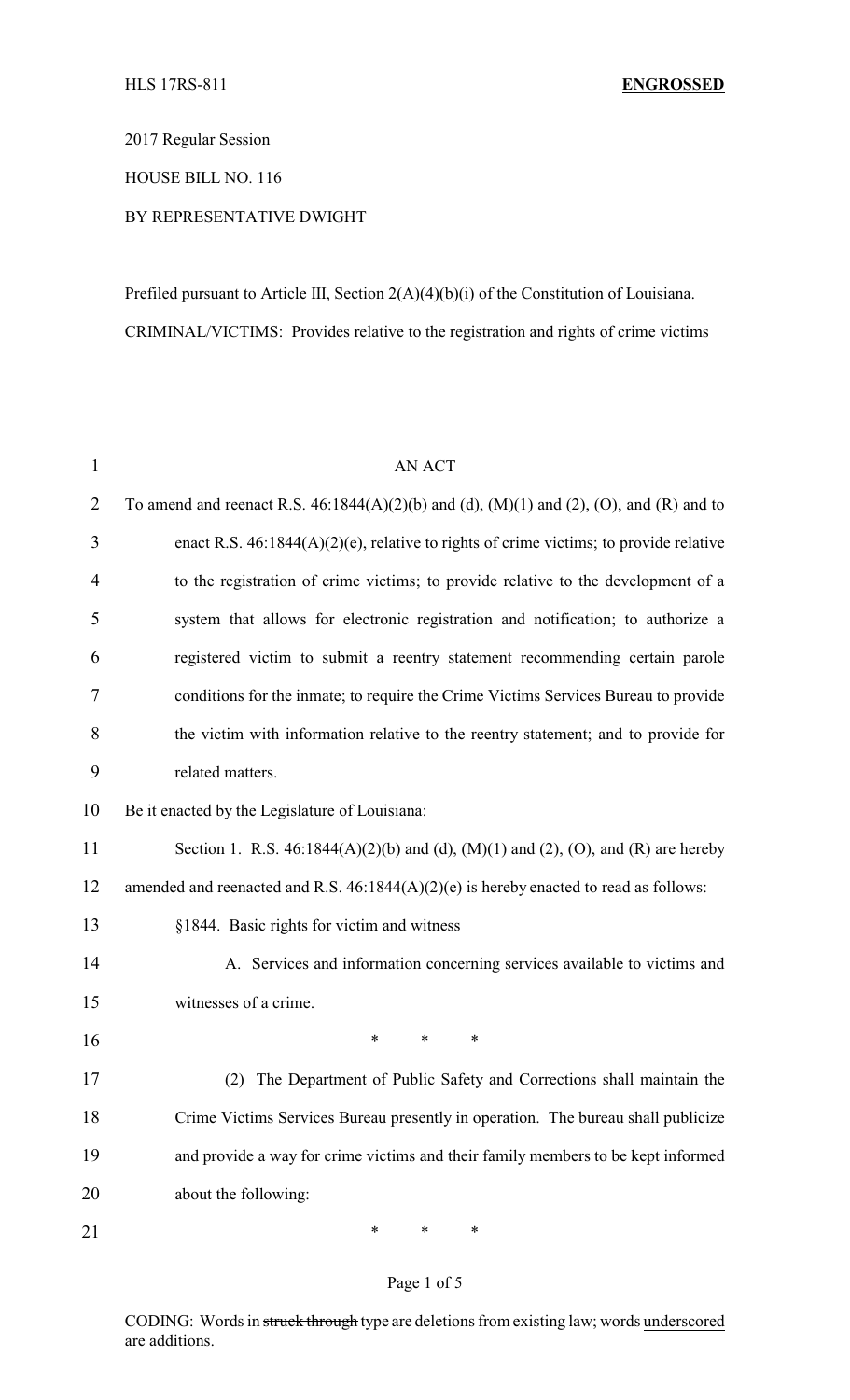| 1              | (b) Parole board Committee on parole or pardon board hearings or other                    |
|----------------|-------------------------------------------------------------------------------------------|
| $\overline{2}$ | release hearings.                                                                         |
| 3              | *<br>$\ast$<br>*                                                                          |
| 4              | (d) Beginning August 1, 2018, information regarding the process by which                  |
| 5              | a victim may provide a reentry statement to request that the inmate be subject to         |
| 6              | certain proximity or contact restrictions as part of the inmate's parole conditions, if   |
| 7              | the inmate appeared before the committee on parole and was granted parole by the          |
| 8              | committee, and information on the availability of assistance to the victim in             |
| 9              | completing the reentry statement.                                                         |
| 10             | (e) Inquiries concerning the department's policies and programs for inmates.              |
| 11             | *<br>*<br>*                                                                               |
| 12             | M. Victims' right to seek restitution.                                                    |
| 13             | (1) If the defendant is found guilty, the court or committee on parole board              |
| 14             | shall require the defendant to pay restitution to the appropriate party in an amount      |
| 15             | and manner determined by the court. In addition, the court or committee on parole         |
| 16             | board may require the defendant to perform community service work in an amount            |
| 17             | and according to a schedule determined by the court.                                      |
| 18             | (2) One of the conditions of work release shall be a requirement that an                  |
| 19             | inmate pay from his earnings all restitution ordered by the court or the committee on     |
| 20             | parole board. Even if no restitution has been ordered, the sheriff or director of the     |
| 21             | program shall have the right to require payment of restitution as a condition of work     |
| 22             | release.                                                                                  |
| 23             | $\ast$<br>*<br>∗                                                                          |
| 24             | O. Notification of pardon or parole.                                                      |
| 25             | The Board of Pardons or the Board of Parole committee on parole,<br>(1)                   |
| 26             | respectively, shall notify the victim or the victim's family and the appropriate district |
| 27             | attorney that a hearing has been set for the person convicted of the crime against the    |
| 28             | victim. The victim or victim's family shall have the right to make written and oral       |
| 29             | statements as to the impact of the crime at any hearing before either the board or        |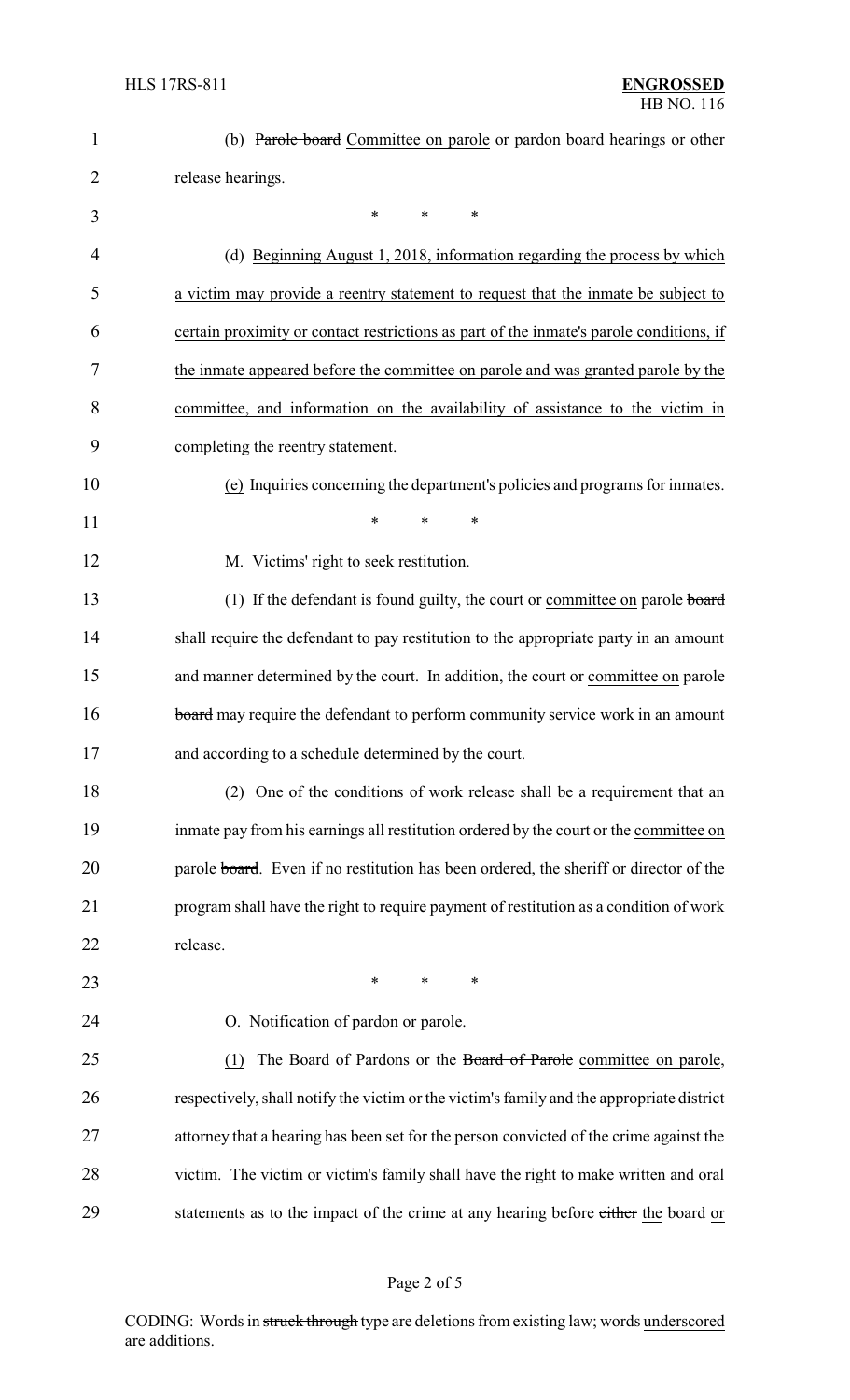| $\mathbf{1}$   | committee and to rebut any statements or evidence introduced by the inmate or         |  |  |  |  |  |  |  |
|----------------|---------------------------------------------------------------------------------------|--|--|--|--|--|--|--|
| $\overline{2}$ | defendant. The victim or the victim's family, a victim advocacy group, and the        |  |  |  |  |  |  |  |
| 3              | district attorney or his representative may also appear before either the board or    |  |  |  |  |  |  |  |
| 4              | committee in person or by means of telephone communication from the office of the     |  |  |  |  |  |  |  |
| 5              | local district attorney.                                                              |  |  |  |  |  |  |  |
| 6              | (2) Beginning August 1, 2018, when an inmate in physical custody is within            |  |  |  |  |  |  |  |
| 7              | three months of his earliest projected release date, a registered victim may contact  |  |  |  |  |  |  |  |
| 8              | the Crime Victim Services Bureau to submit a reentry statement to the committee on    |  |  |  |  |  |  |  |
| 9              | parole requesting that the inmate be subject to certain proximity or contact          |  |  |  |  |  |  |  |
| 10             | restrictions, as part of the inmate's parole conditions, that the victim believes are |  |  |  |  |  |  |  |
| 11             | necessary for the victim's protection. The committee on parole may consider the       |  |  |  |  |  |  |  |
| 12             | victim's reentry statement only for the purpose of determining the inmate's parole    |  |  |  |  |  |  |  |
| 13             | conditions and not for the purpose of determining whether to order the release of the |  |  |  |  |  |  |  |
| 14             | inmate on parole. A victim's reentry statement is not binding on the committee on     |  |  |  |  |  |  |  |
| 15             | parole, but shall be considered in concert with other relevant information when       |  |  |  |  |  |  |  |
| 16             | setting parole conditions. The provisions of this Paragraph do not apply to those     |  |  |  |  |  |  |  |
| 17             | persons who are released on good time parole supervision pursuant to R.S. 15:571.3.   |  |  |  |  |  |  |  |
| 18             | $\ast$<br>∗<br>∗                                                                      |  |  |  |  |  |  |  |
| 19             | R. Preparation of victim notice and registration forms.                               |  |  |  |  |  |  |  |
| 20             | (1) The Louisiana Commission on Law Enforcement and Administration of                 |  |  |  |  |  |  |  |
| 21             | Criminal Justice shall cause to be promulgated uniform victim notice and registration |  |  |  |  |  |  |  |
| 22             | forms which outline and explain the rights and services established by this Chapter.  |  |  |  |  |  |  |  |
| 23             | This information shall be updated as necessary. The costs of developing the victim    |  |  |  |  |  |  |  |
| 24             | notice and registration form shall be funded by the Louisiana Commission on Law       |  |  |  |  |  |  |  |
| 25             | Enforcement and Administration of Criminal Justice.                                   |  |  |  |  |  |  |  |
| 26             | To the extent that funding is available for such purposes, the Louisiana              |  |  |  |  |  |  |  |
| 27             | Commission on Law Enforcement and Administration of Criminal Justice shall            |  |  |  |  |  |  |  |
| 28             | develop and provide, by August 1, 2018, a system by which an agency may choose        |  |  |  |  |  |  |  |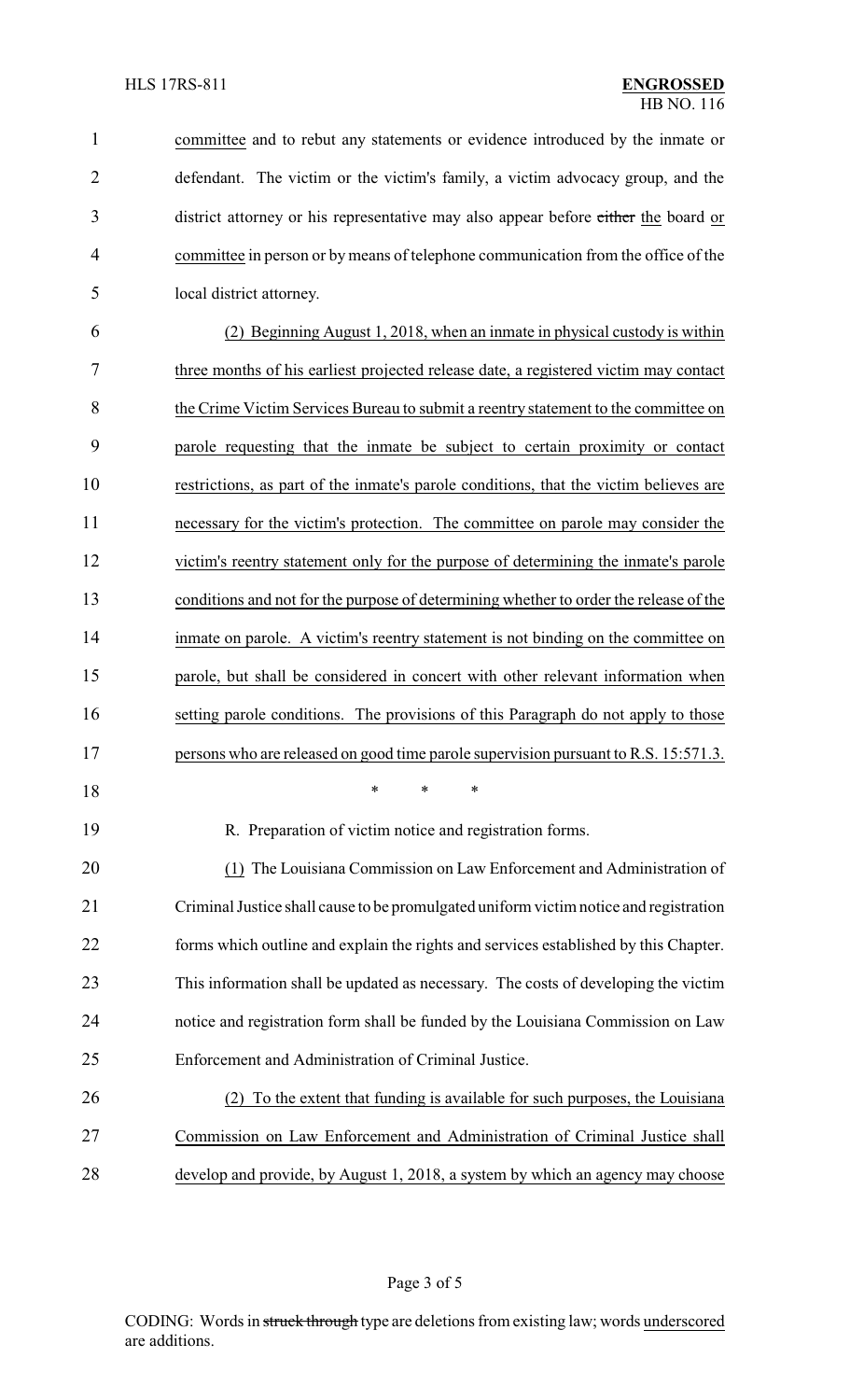| to complete and submit the uniform victim notice and registration form electronically |  |  |  |  |  |  |  |  |
|---------------------------------------------------------------------------------------|--|--|--|--|--|--|--|--|
|                                                                                       |  |  |  |  |  |  |  |  |
|                                                                                       |  |  |  |  |  |  |  |  |

# 2 and by which a victim may choose to receive all notices electronically.

 $3$  \* \* \*

# DIGEST

The digest printed below was prepared by House Legislative Services. It constitutes no part of the legislative instrument. The keyword, one-liner, abstract, and digest do not constitute part of the law or proof or indicia of legislative intent. [R.S. 1:13(B) and 24:177(E)]

| HB 116 Engrossed | 2017 Regular Session |        |
|------------------|----------------------|--------|
|                  |                      | Dwight |

**Abstract:** Provides relative to the development of a system that allows a victim to register and receive notices electronically, and authorizes a registered victim to submit a reentry statement recommending certain parole conditions.

Present law (R.S. 46:1844) provides for the following relative to basic rights and services for victims of criminal offenses:

- (1) The appropriate law enforcement agency shall distribute to the victim or to the family of a homicide victim a victim notice and registration form promulgated by the La. Commission on Law Enforcement and Administration of Criminal Justice. Present law requires the form to outline and explain the rights and services provided to victims in present law, and provides that the information in the form shall be updated as necessary.
- (2) The Crime Victims Services Bureau shall publicize and provide a way for victims and their family members to be kept informed about certain information including successful court appeals, parole or pardon hearings, dates of possible release from custody, and the Dept. of Public Safety and Corrections' policies and programs for inmates.
- (3) The clerk of court shall provide reasonable notice to a registered victim of judicial proceedings relating to their case.
- (4) The victim or a designated family member of the victim has the right to be present and heard at all critical stages of a criminal prosecution.
- (5) When an inmate in physical custody is within three months of his earliest projected release date, a registered victim may contact the Crime Victims Services Bureau of the Dept. of Public Safety and Corrections, corrections services, to request a current photograph of the inmate, and the department shall take all reasonable steps to provide a photograph to the registered victim at least ten days prior to the inmate's actual release.
- (6) The Board of Pardons and the committee on parole are required to notify the victim when a parole or pardon hearing has been set for the person convicted of the crime against the victim. The victim has a right to make a written and oral statement as to the impact of the crime at the hearing and to rebut any statements or evidence introduced by the inmate.

Proposed law, beginning Aug. 1, 2018, authorizes a registered victim, within three months of an inmate's earliest projected release date, for those inmates who appear before the committee on parole and are granted parole by the committee, to submit a reentry statement requesting that the inmate be subject to certain proximity or contact restrictions, as part of

#### Page 4 of 5